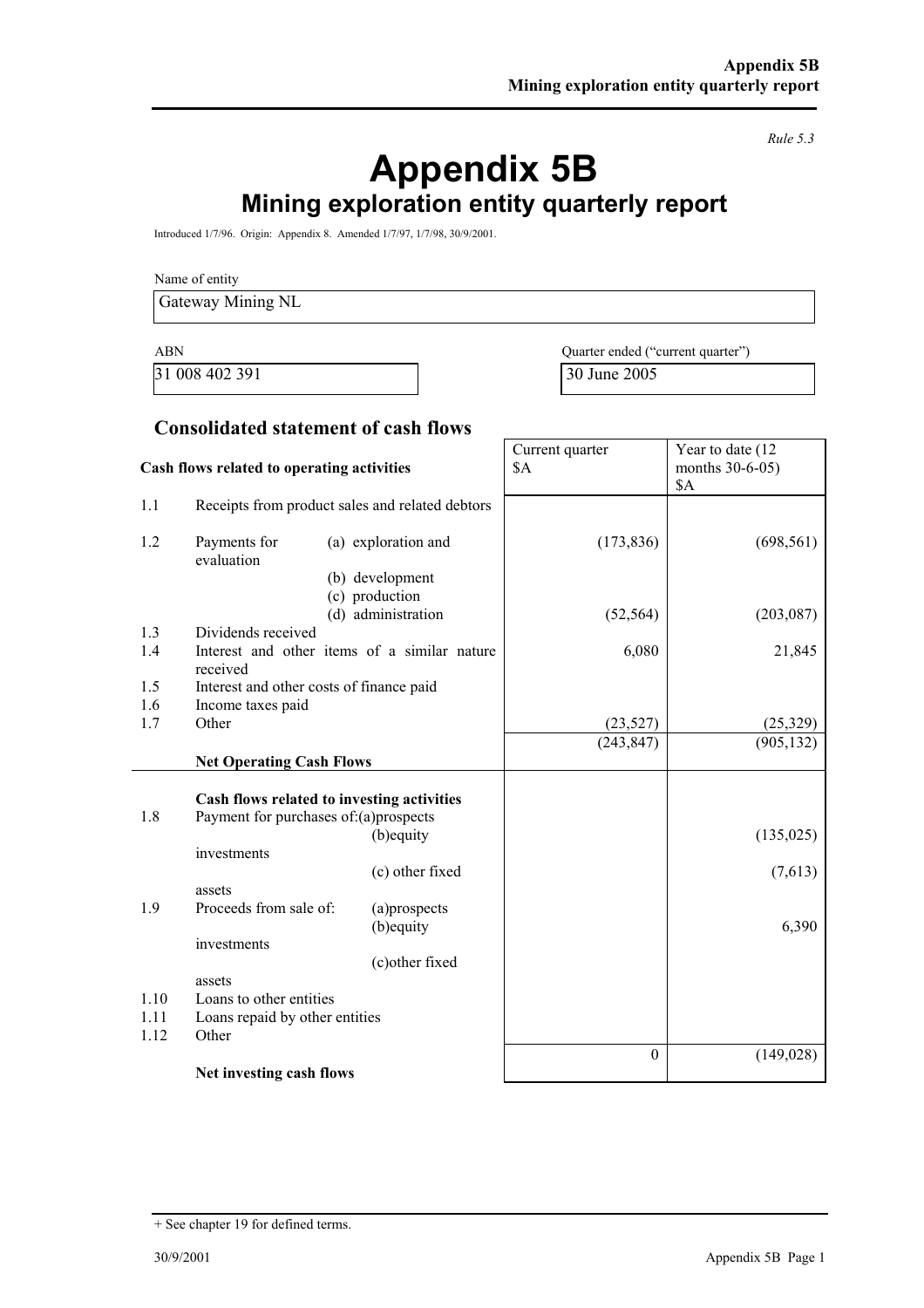|              |                                                                                     | Current quarter<br>\$A | Year to date (12)<br>months 30-6-05) |
|--------------|-------------------------------------------------------------------------------------|------------------------|--------------------------------------|
|              |                                                                                     |                        | \$A                                  |
| 1.13         | Total operating and investing cash flows<br>(brought forward)                       | $\theta$               | 149,028                              |
|              | Cash flows related to financing activities                                          |                        |                                      |
| 1.14         | Proceeds from issues of shares, options, etc.                                       |                        | 560,000                              |
| 1.15         | Proceeds from sale of forfeited shares                                              |                        |                                      |
| 1.16         | Proceeds from borrowings                                                            |                        |                                      |
| 1.17         | Repayment of borrowings                                                             |                        |                                      |
| 1.18         | Dividends paid                                                                      |                        |                                      |
| 1.19         | Other (provide details if material)                                                 | (28,750)               | (28, 750)                            |
|              | Net financing cash flows                                                            | (28,750)               | (395,002)                            |
|              | Net increase (decrease) in cash held                                                | (272, 597)             | (510, 130)                           |
| 1.20<br>1.21 | Cash at beginning of quarter/year to date<br>Exchange rate adjustments to item 1.20 | 790,219                | 1,027,752                            |
| 1.22         | Cash at end of quarter                                                              | 517,622                | 517,622                              |

### **Payments to directors of the entity and associates of the directors Payments to related entities of the entity and associates of the related entities**

|      |                                                                  | Current quarter<br>\$Α |
|------|------------------------------------------------------------------|------------------------|
| 1.23 | Aggregate amount of payments to the parties included in item 1.2 | 5,500                  |
| 1.24 | Aggregate amount of loans to the parties included in item 1.10   |                        |
|      |                                                                  |                        |

1.25 Explanation necessary for an understanding of the transactions

#### **Non-cash financing and investing activities**

2.1 Details of financing and investing transactions which have had a material effect on consolidated assets and liabilities but did not involve cash flows

2.2 Details of outlays made by other entities to establish or increase their share in projects in which the reporting entity has an interest

The company has a Farm In and Joint Venture agreement with Goldminco Corporation on the Cowra Project. The terms of the agreement require Goldminco to spend \$800,000 to earn a 51% interest within the first 30 months and a further \$1.2 million to earn a 70% interest within the next 24 months. Gateways interest in the project is currently 100%.

<sup>+</sup> See chapter 19 for defined terms.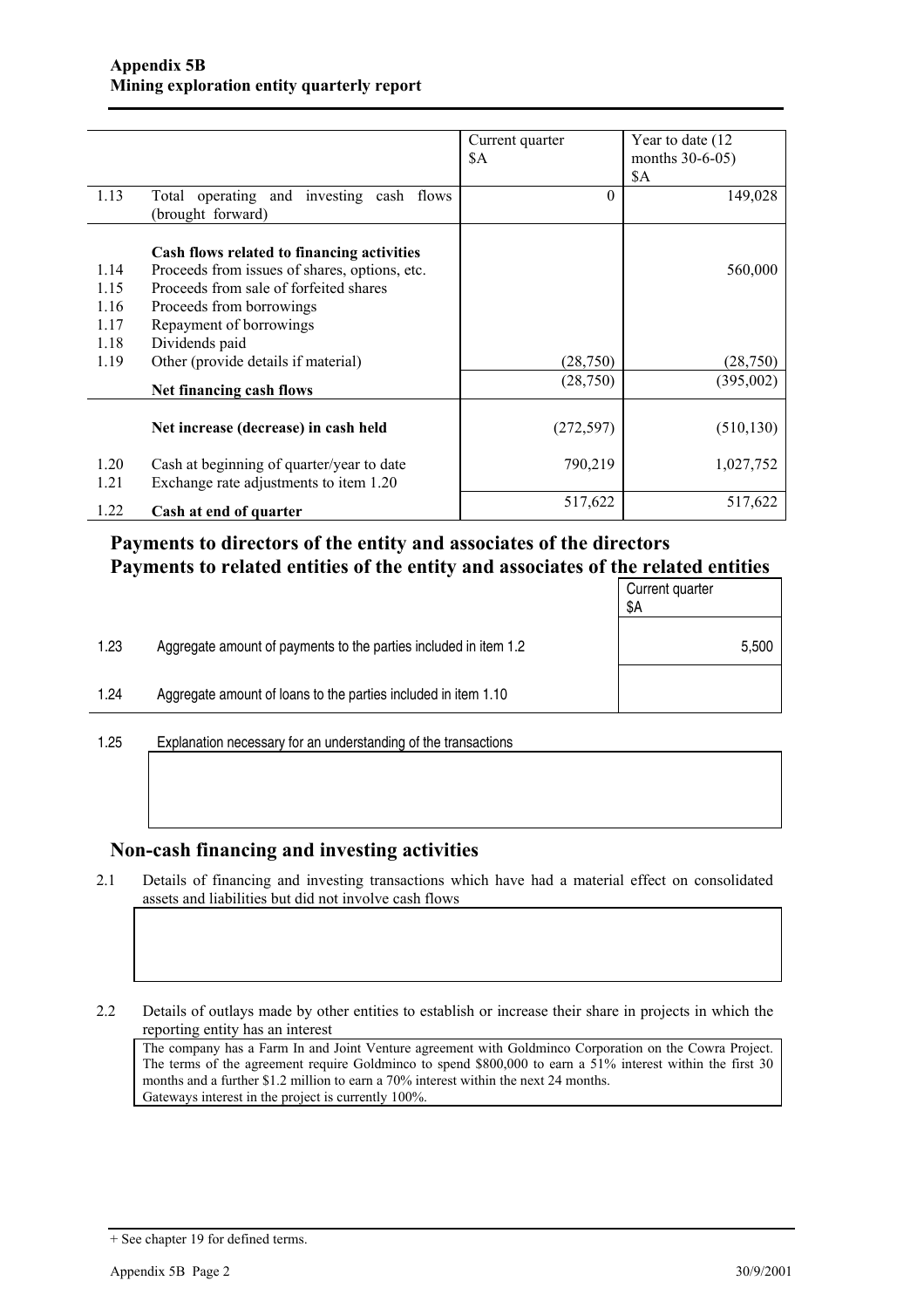### **Financing facilities available**

*Add notes as necessary for an understanding of the position.*

|     |                             | Amount available<br>\$A'000 | Amount used<br>\$A'000 |
|-----|-----------------------------|-----------------------------|------------------------|
| 3.1 | Loan facilities             |                             |                        |
| 3.2 | Credit standby arrangements |                             |                        |

### **Estimated cash outflows for next quarter**

|     | <b>Total</b>               | 200,000 |
|-----|----------------------------|---------|
| 4.2 | Development                |         |
| 4.1 | Exploration and evaluation | 200,000 |
|     |                            | \$A     |

# **Reconciliation of cash**

|     | Reconciliation of cash at the end of the quarter (as<br>shown in the consolidated statement of cash flows) to<br>the related items in the accounts is as follows. | Current quarter<br>\$A | Previous quarter<br>\$A |
|-----|-------------------------------------------------------------------------------------------------------------------------------------------------------------------|------------------------|-------------------------|
| 5.1 | Cash on hand and at bank                                                                                                                                          | 517,622                | 790,219                 |
| 5.2 | Deposits at call                                                                                                                                                  |                        |                         |
| 5.3 | Bank overdraft                                                                                                                                                    |                        |                         |
| 5.4 | Other (provide details)                                                                                                                                           |                        |                         |
|     | <b>Total: cash at end of quarter (item 1.22)</b>                                                                                                                  | 517,622                | 790,219                 |

### **Changes in interests in mining tenements**

|     |                                                                     | Tenement<br>reference | Nature of interest<br>(note (2)) | Interest at<br>beginning<br>of quarter | Interest at<br>end of<br>quarter |
|-----|---------------------------------------------------------------------|-----------------------|----------------------------------|----------------------------------------|----------------------------------|
| 6.1 | Interests in mining<br>tenements relinquished,<br>reduced or lapsed |                       |                                  |                                        |                                  |
| 6.2 | Interests in mining<br>tenements acquired or<br>increased           |                       |                                  |                                        |                                  |

<sup>+</sup> See chapter 19 for defined terms.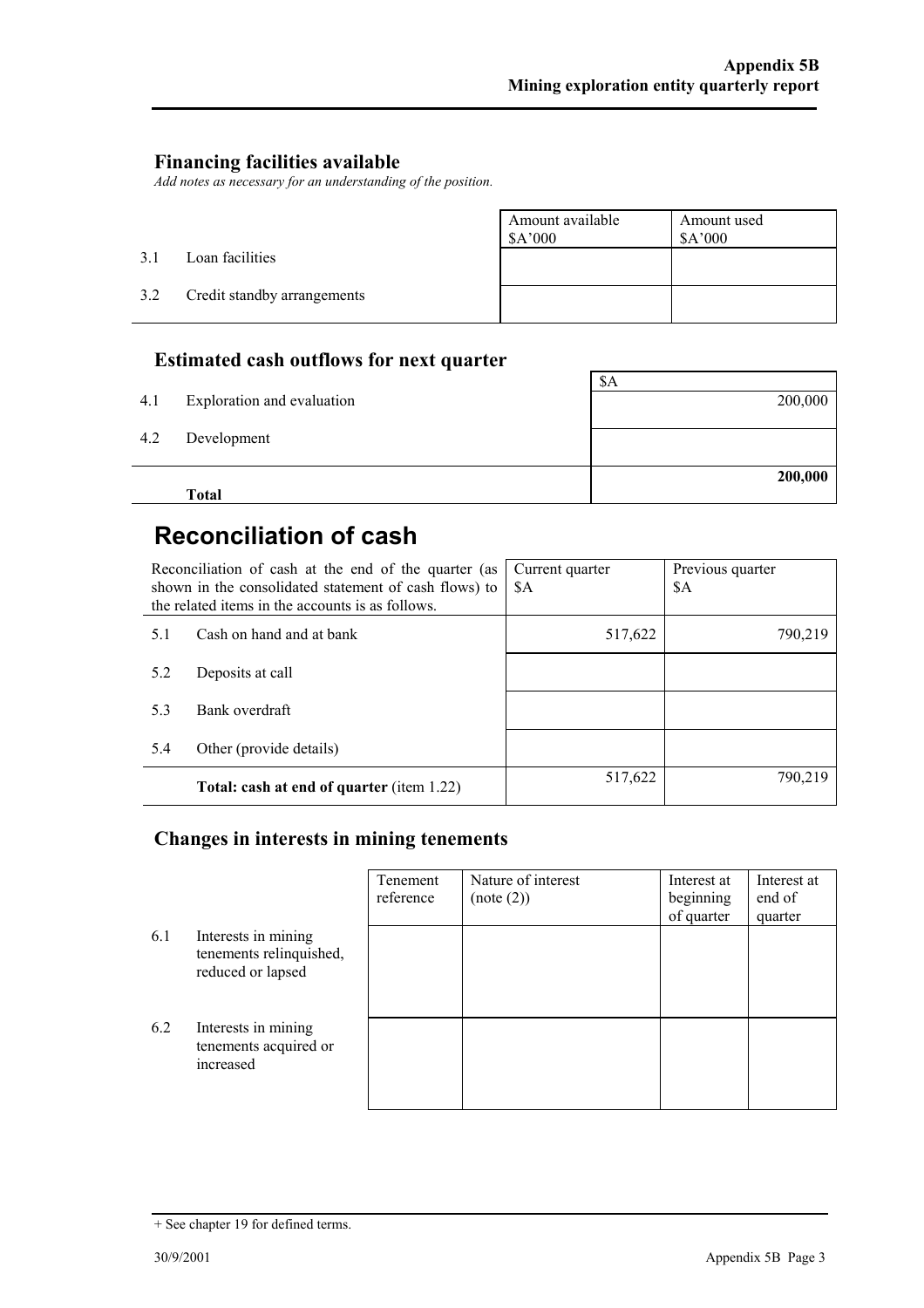#### **Issued and quoted securities at end of current quarter**

*Description includes rate of interest and any redemption or conversion rights together with prices and dates.*

|      |                                       | Total number | Number quoted | Issue price per                    | Amount paid up per               |
|------|---------------------------------------|--------------|---------------|------------------------------------|----------------------------------|
|      |                                       |              |               | security (see note<br>$3)$ (cents) | security (see note 3)<br>(cents) |
| 7.1  | Preference<br><sup>+</sup> securities |              |               |                                    |                                  |
|      | (description)                         |              |               |                                    |                                  |
| 7.2  | Changes during                        |              |               |                                    |                                  |
|      | quarter                               |              |               |                                    |                                  |
|      | (a) Increases<br>through issues       |              |               |                                    |                                  |
|      | (b) Decreases                         |              |               |                                    |                                  |
|      | through returns                       |              |               |                                    |                                  |
|      | of capital, buy-<br>backs,            |              |               |                                    |                                  |
|      | redemptions                           |              |               |                                    |                                  |
| 7.3  | +Ordinary                             | 87,305,450   | 87,305,450    |                                    |                                  |
|      | securities                            |              |               |                                    |                                  |
| 7.4  | Changes during                        |              |               |                                    |                                  |
|      | quarter<br>(a) Increases              |              |               |                                    |                                  |
|      | through issues                        |              |               |                                    |                                  |
|      | (b) Decreases                         |              |               |                                    |                                  |
|      | through returns<br>of capital, buy-   |              |               |                                    |                                  |
|      | backs                                 |              |               |                                    |                                  |
| 7.5  | <sup>+</sup> Convertible              |              |               |                                    |                                  |
|      | debt securities                       |              |               |                                    |                                  |
| 7.6  | (description)<br>Changes during       |              |               |                                    |                                  |
|      | quarter                               |              |               |                                    |                                  |
|      | (a) Increases                         |              |               |                                    |                                  |
|      | through issues<br>(b) Decreases       |              |               |                                    |                                  |
|      | through                               |              |               |                                    |                                  |
|      | securities                            |              |               |                                    |                                  |
|      | matured,                              |              |               |                                    |                                  |
| 7.7  | converted<br><b>Options</b>           | 9,692,828    | 9,692,828     | Exercise price                     | Expiry date                      |
|      | (description and                      |              |               |                                    |                                  |
|      | conversion                            |              |               | 30 cents                           | 1 March 2007                     |
| 7.8  | factor)<br>Issued during              |              |               |                                    |                                  |
|      | quarter                               |              |               |                                    |                                  |
| 7.9  | <b>Exercised</b> during               |              |               |                                    |                                  |
|      | quarter                               |              |               |                                    |                                  |
| 7.10 | <b>Expired during</b><br>quarter      |              |               |                                    |                                  |
| 7.11 | <b>Debentures</b>                     |              |               |                                    |                                  |
|      | (totals only)                         |              |               |                                    |                                  |
| 7.12 | <b>Unsecured</b><br>notes (totals     |              |               |                                    |                                  |
|      | only)                                 |              |               |                                    |                                  |
|      |                                       |              |               |                                    |                                  |

<sup>+</sup> See chapter 19 for defined terms.